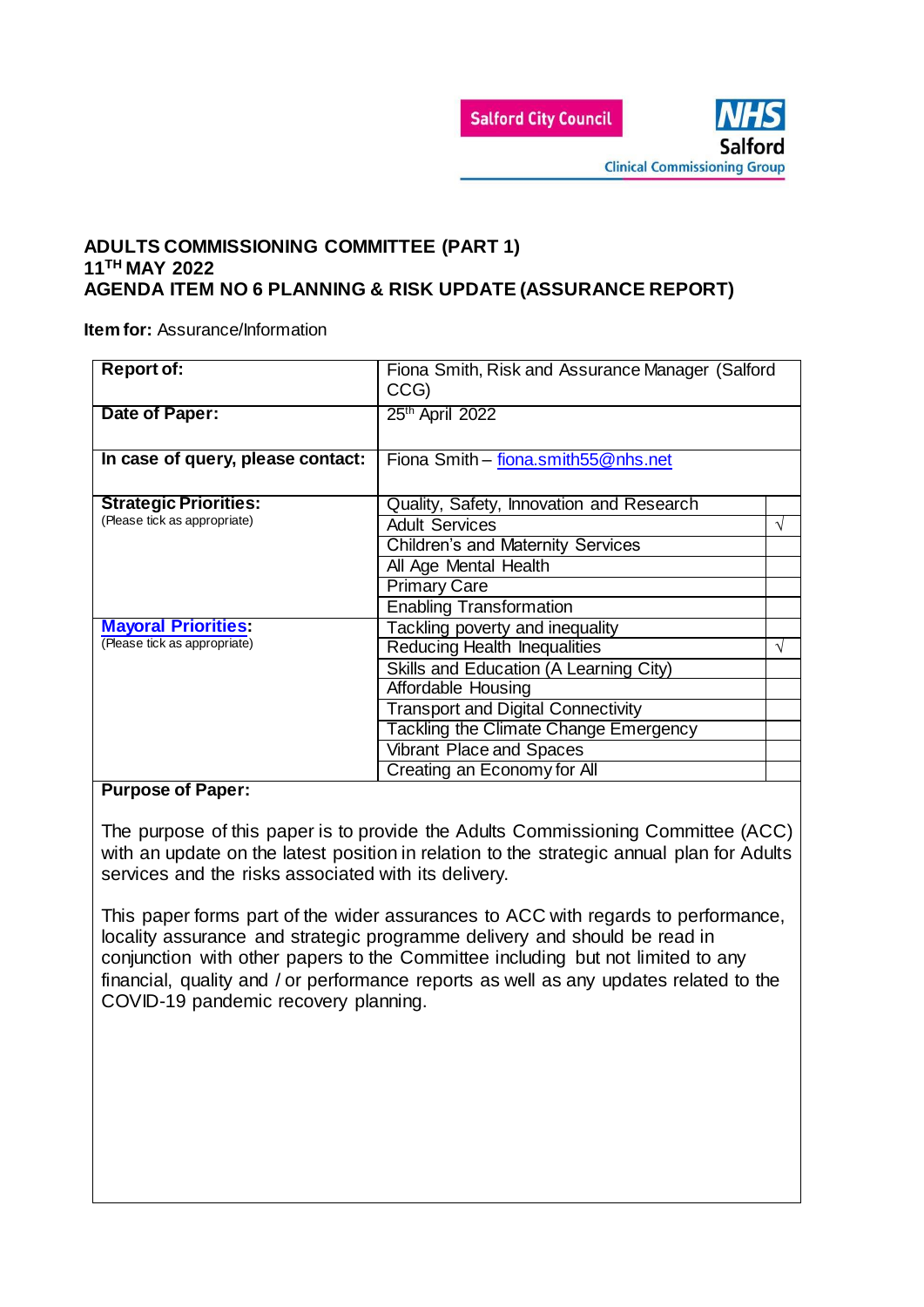

| ו עונוסו וווטוווומנוטוו                                                                             |                                                                                                                                                                                                                                                                                                                                                                                                                                                                                                                                          |
|-----------------------------------------------------------------------------------------------------|------------------------------------------------------------------------------------------------------------------------------------------------------------------------------------------------------------------------------------------------------------------------------------------------------------------------------------------------------------------------------------------------------------------------------------------------------------------------------------------------------------------------------------------|
| How will this benefit the health and wellbeing of<br>Salford residents, or the CCG or City Council? | Strategic planning is the vital to ensure we<br>continue to plan for the future needs of our<br>population. We must continue to provide<br>assurance of our delivery against those plans<br>by managing our performance and risks<br>effectively and reporting timely, accurate<br>information to our stakeholders. This report<br>provides a high level summary of the latest<br>position in relation to the strategic annual<br>plan for Adults services along with any risks<br>to its delivery and plans to mitigate those<br>risks. |
| How does this paper address health inequalities<br>and promote inclusion?                           | The locality plan seeks to address health<br>inequalities and promote inclusion across<br>Salford. This report provides a high level<br>summary of the latest position in relation to<br>the strategic annual plan for Adults services<br>along with any risks to its delivery and plans<br>to mitigate those risks.                                                                                                                                                                                                                     |
| What risks may arise as a result of this paper<br>and how will they be mitigated?                   | None identified. Details of specific risks<br>relating to the Adults services programme are<br>detailed in this paper.                                                                                                                                                                                                                                                                                                                                                                                                                   |
| Does this address any existing high risks facing<br>the organisation and how does it reduce them?   | Although this paper does not seek to<br>specifically address any existing high risks, it<br>is hoped that by providing focussed<br>assurances around progress against our<br>plans and risk information, we will be better<br>placed to manage our programme risks and<br>any areas of concern in relation to the<br>strategic plan for Adults services.<br>Areas of high risk have been summarised<br>within this report. Detailed risk treatment<br>plans are included in appendices as<br>appropriate.                                |
| Are there any possible conflicts of interest<br>associated with this paper?                         | None identified.                                                                                                                                                                                                                                                                                                                                                                                                                                                                                                                         |
| Will any current services or roles be affected by<br>issues within this paper and what are they?    | None identified.                                                                                                                                                                                                                                                                                                                                                                                                                                                                                                                         |

**Further information**

Note: Where appropriate, please ensure detail is provided.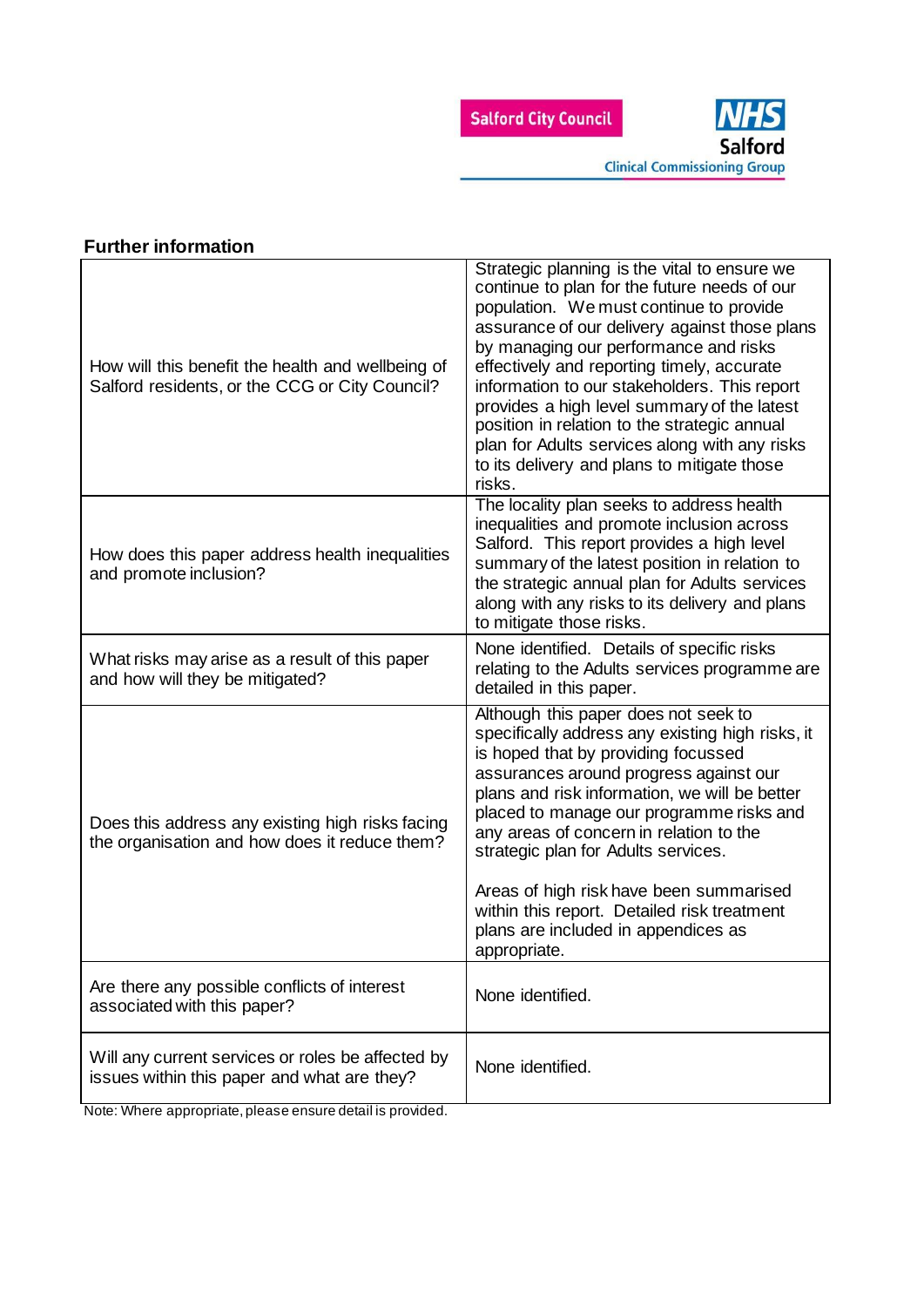



**Clinical Commissioning Group** 

### **Document Development**

| Has there been Public Engagement?                                                        | Not Applicable                                                                                                                              |
|------------------------------------------------------------------------------------------|---------------------------------------------------------------------------------------------------------------------------------------------|
| Has there been Clinical Engagement?                                                      | Clinical advice has been sought on specific<br>elements within this paper.                                                                  |
| Has the impact on Salford socially, economically<br>and environmentally been considered? | Not Applicable                                                                                                                              |
| Has there been an analysis of any impacts on<br>equality?                                | Equality work is included in this plan and<br>impact assessments have been completed<br>on individual work objectives/areas as<br>required. |
| Has legal advice been obtained?                                                          | Not Applicable                                                                                                                              |
| Has this been to any groups or committees for<br>engagement, comments, or approval?      | Not Applicable                                                                                                                              |

**Note**: Where relevant, please provide detail and ensure that it is clear how and when particular stakeholders were involved in this work, that there is clarity of what the key message/decision was, and whether amendments were requested about any part of the work.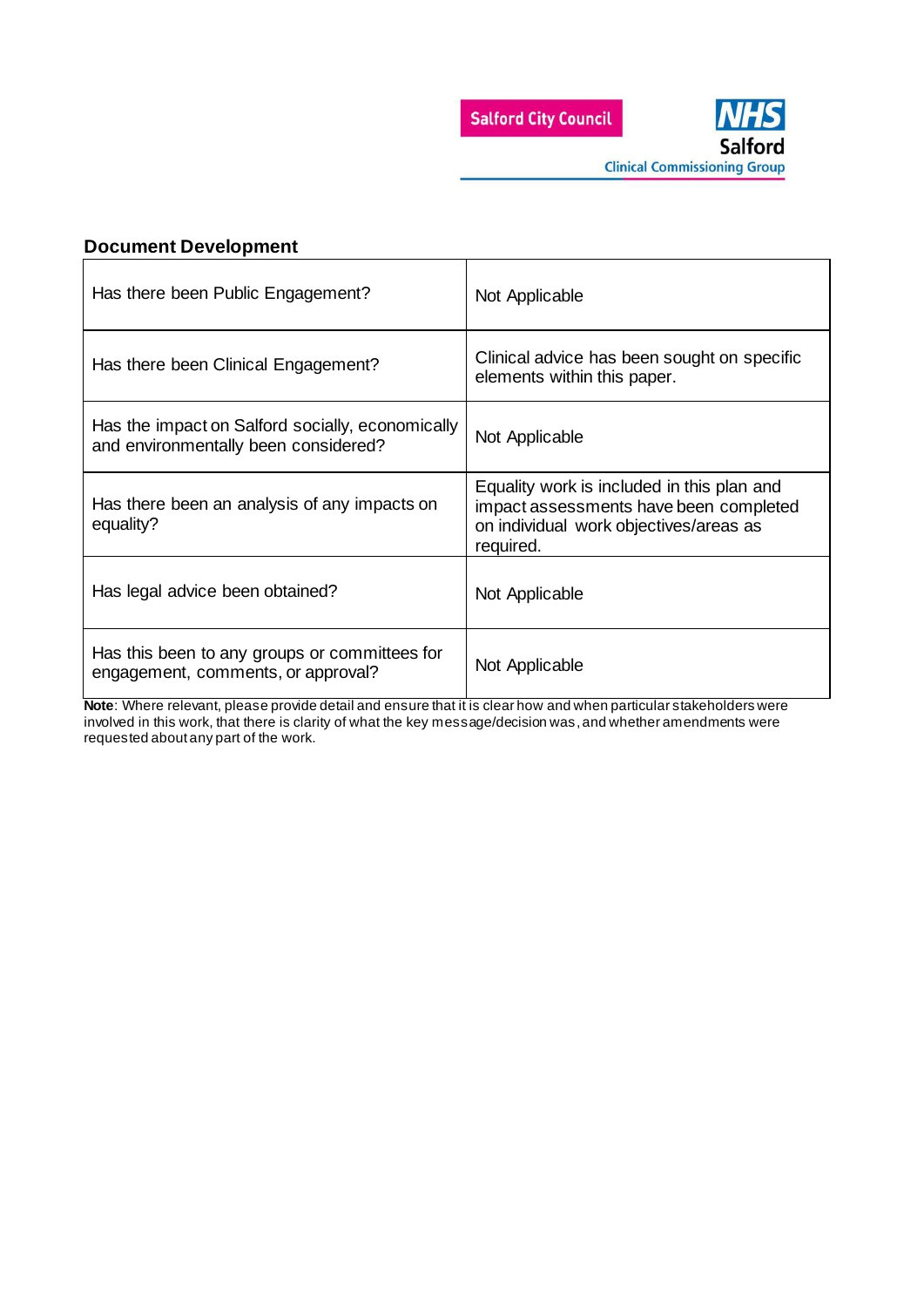



# **Planning & Risk Update**

# **1. Executive Summary**

The purpose of this paper is to provide the Adults Commissioning Committee (ACC) with an update on the latest position in relation to the strategic annual plan for Adults services and the risks associated with its delivery.

This paper forms part of the wider assurances to ACC with regards to performance, locality assurance and strategic programme delivery and should be read in conjunction with other papers to this Committee including but not limited to any financial, quality and / or performance reports as well as any updates related to the COVID-19 pandemic recovery planning.

# **2. End of Year Programme Update**

- 2.1 ACC members will recall that the annual plan for integrated commissioning (Adults) for 2021/22 was agreed at the July 2021 meeting. The Annual Plan 2021/22 for Adults integrated commissioning is monitored through the CCG and Council's corporate management system, Pentana and as part of the staff appraisals process. For access to Pentana, please contact the Planning and Performance team.
- 2.2 Progress against the annual plan is reported to the CCG Governing Body and Council's Corporate Management Team on a six monthly basis in May and November. There are 83 actions underpinning the annual plan for adults integrated commissioning in Salford, 37 of which have been completed or removed from the plan and 46 which will be carried forward to the 2022/23 annual plan. **Appendix 1** shows the latest position reported.
- 2.3 The committee will note that 2021/22 continued to be an exceptional year due to COVID-19. In addition the reorganisation of the NHS has required management attention throughout the year. Ordinarily we have the carry over of objectives from one year to the next, as many required time to implement fully, however this year the carry over is perhaps greater than normal, due to these additional demands.

### **3. Programme Risk Update**

3.1 A summary of the existing adults programme risk profile is provided in this section for information. Live information regarding this programme risk register can be found in the Adults Commissioning Committee portal within Pentana. For access, please contact the Planning and Performance team.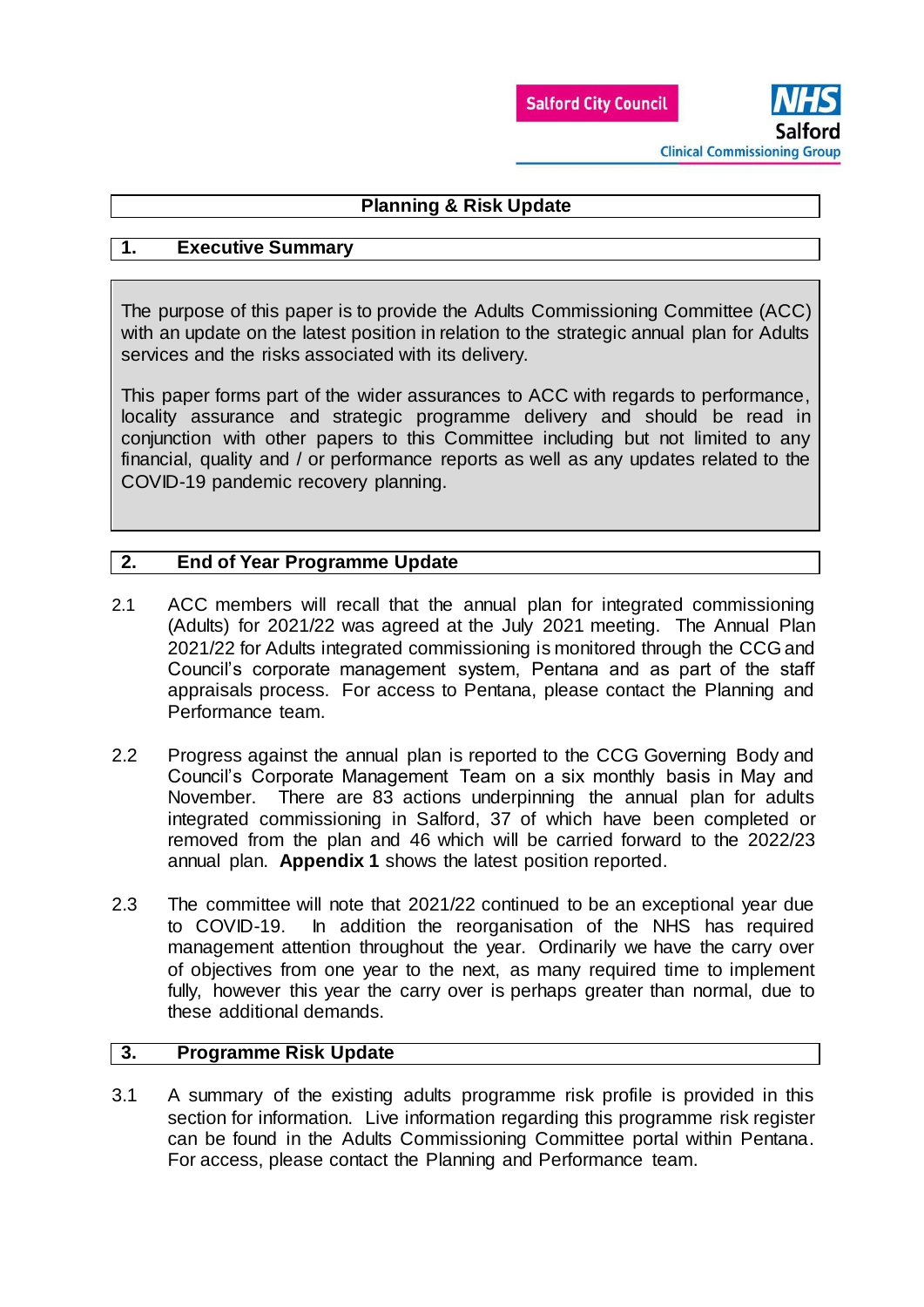

3.2 There are currently 7 risks on the programme risk register for adults integrated commissioning (**see Appendix 2**), which is one more than last time, none of which are scored as High (Red).



- 3.3 There have been no risks closed since the previous report, however, one new risk has been added:
	- CCGPR.034 Referrals to non-contracted previous "any qualified provider (AQP)" provider
- 3.4 Of the 7 current programme risks no changes in score have taken place since the previous report. The planning and performance team will work with risk owners to ensure that risk scoring accurately reflects the current position.



### **4. 2022/23 Strategic Annual Plan**

4.1 A draft Integrated Commissioning Plan for 2022/23 has been developed and is included as a separate agenda item at this meeting.

### **5. Recommendations**

- 5.1 The Adults Commissioning Committee is asked to:
	- note the content of this report and supporting appendices for information and assurance

**Fiona Smith Risk & Assurance Manager**